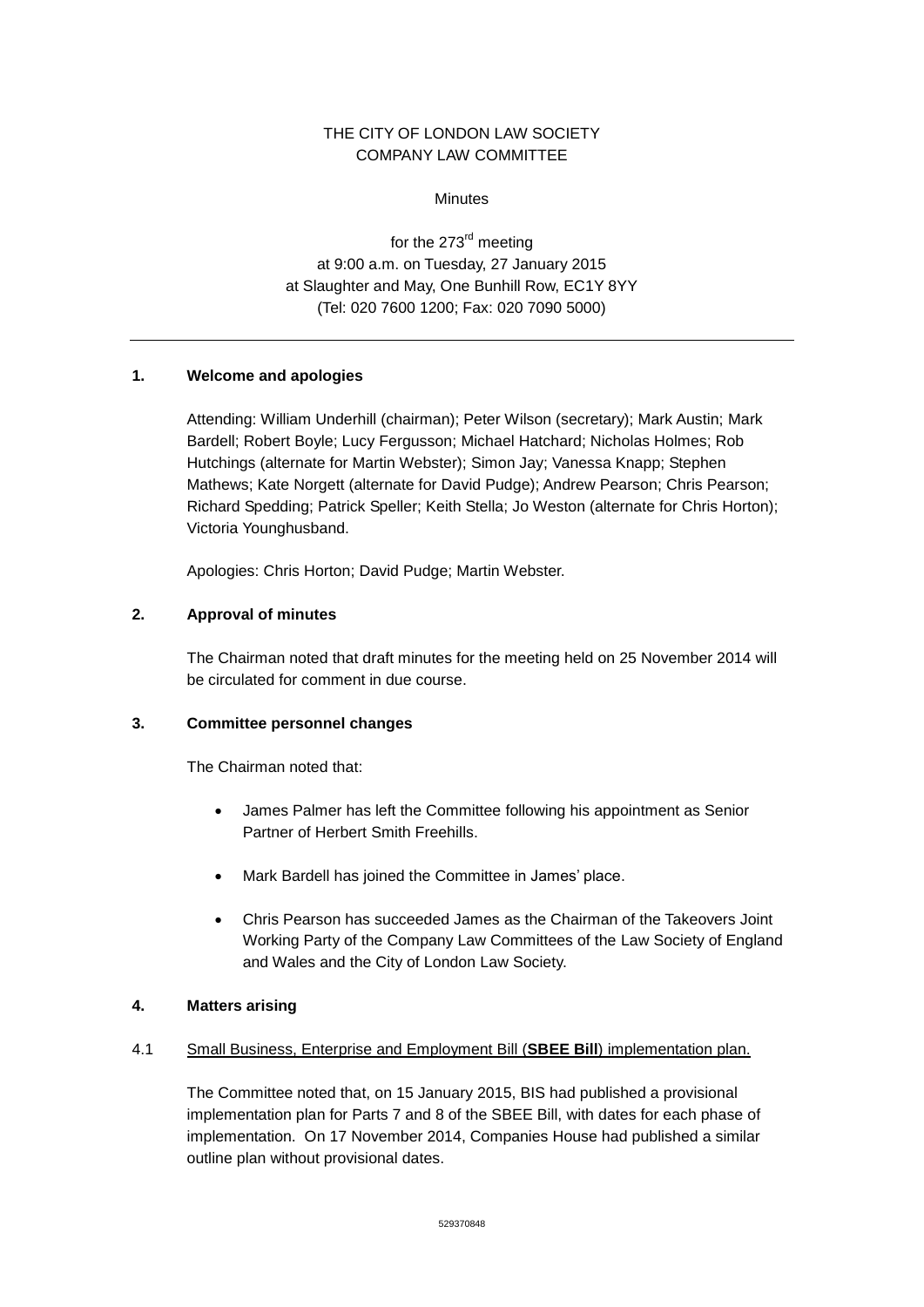### 4.2 Ministerial statement on PSC register

The Committee noted that, on 15 January 2015, a Ministerial statement was made regarding the proposed new register of people with significant control (PSC register) which is proposed in the SBEE Bill. This announced BIS' publication of draft terms of reference for a working group (led by Peter Swabey of ICSA) to prepare non-statutory guidance to support implementation of the PSC register, and the Minister's intention to form a panel of company law specialists to prepare statutory guidance on the meaning of "significant influence or control".

The Chairman noted that the Law Society of England and Wales had been invited to nominate someone to serve on the working group. The Chairman indicated that he would see if it is possible for the Committee to participate in, or contribute in some way to, the development of the non-statutory and statutory guidance.

### 4.3 BIS consults on corporate directors

The Committee noted that, on 27 November 2014, BIS had published a consultation paper on the scope of exceptions to the prohibition of corporate directors, which is proposed in the SBEE Bill. The deadline for responses was 8 January 2015, and the Committee had submitted a response. The Chairman thanked all those involved in its preparation, and especially Martin Webster.

### 4.4 Takeover Panel response statement RS 2014/2

The Committee noted that, on 23 December 2014, the Code Committee of the Takeover Panel had published RS 2014/2 on post-offer undertakings and intention statements. The related amendments to the Takeover Code took effect on 12 January 2015.

Chris Pearson noted that the Panel had moved a fair way towards what the Takeovers Joint Working Party had sought in its response (noted at the last Committee meeting), and that post-offer undertakings and intention statements are expected to be very rare. The Panel has provided some flexibility in relation to events of force majeure, and events having a financial effect on the relevant party or its assets. However, in each case the requirements of Rule 19.7(c) must be satisfied, which may not always be easy.

# 4.5 Further response to FCA consultation paper CP14/21 on the sponsor regime and other matters

The Committee noted that a further response had been submitted by the Listing Rules Joint Working Party of the Company Law Committees of the Law Society of England and Wales and the City of London Law Society. The joint working party's initial response had been noted at the last Committee meeting.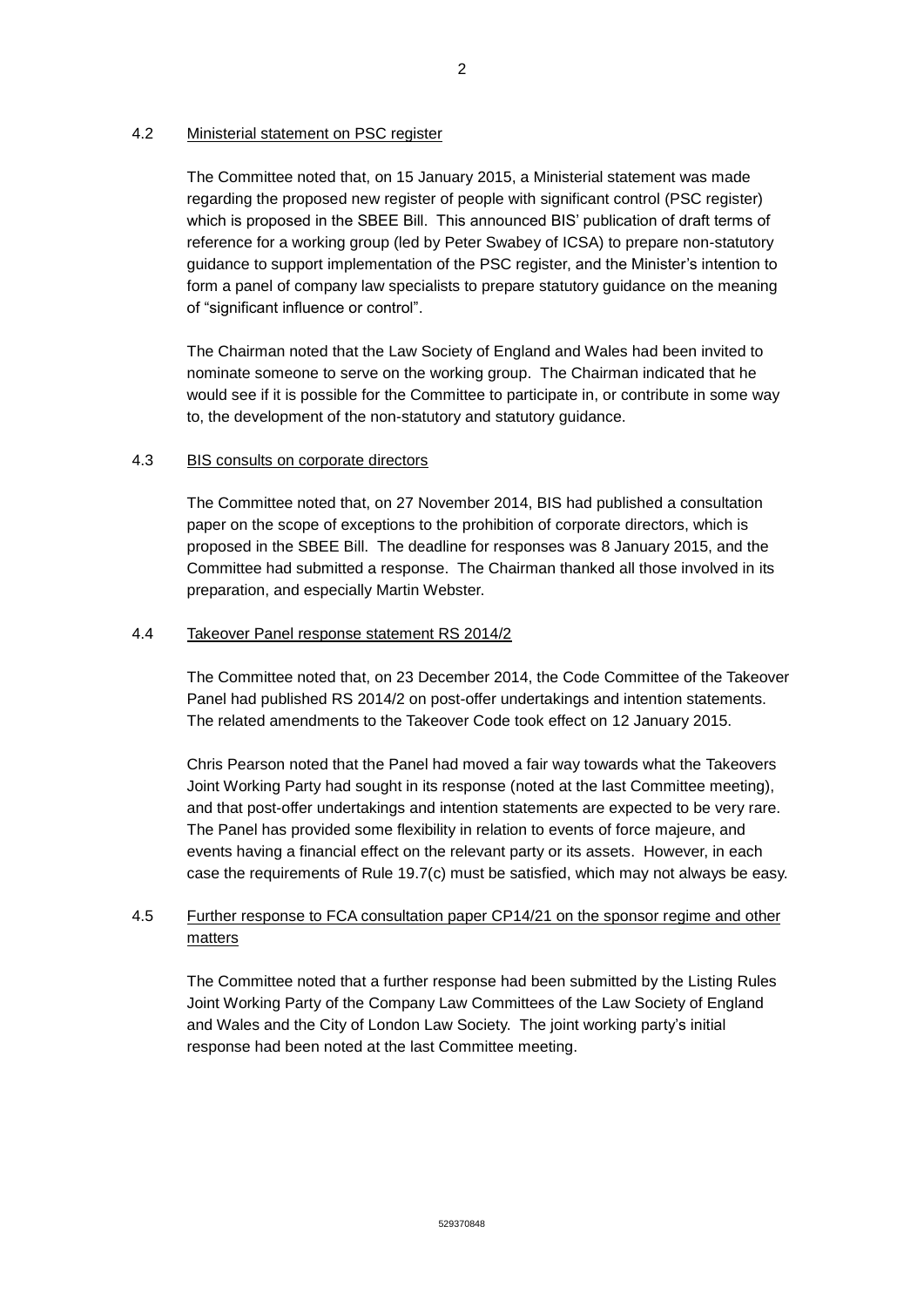# 4.6 Response to ESMA consultation paper on draft technical standards under the revised Prospectus Directive

The Committee noted that a response had been submitted by the Listing Rules Joint Working Party of the Company Law Committees of the Law Society of England and Wales and the City of London Law Society.

# 4.7 Draft technical standards under the revised Transparency Directive

The Committee noted that, on 17 December 2014, the European Commission had published a draft Regulation adopting ESMA's proposed regulatory technical standards on major shareholdings under the revised Transparency Directive. The Regulation is intended to apply from 26 November 2015.

## **5. Discussions**

### 5.1 Prohibition on using cancellation schemes for takeovers

The Committee noted that, on 12 January 2015, drafts of the CA 2006 (Amendment of Part 17) Regulations 2015, explanatory memorandum, and information and impact note had been published, followed by revised draft Regulations on 16 January 2015. The draft Regulations were foreshadowed in the Autumn Statement on 3 December 2014, and will amend section 641 of CA 2006 to prevent companies from reducing their share capital as part of a scheme of arrangement to effect a takeover. For Code takeovers, the Regulations will not apply to schemes effecting a Rule 2.7 announcement made on or before the date of the Regulations.

The Committee noted that the draft Regulations have already been laid before Parliament, and so doubted that any opportunity existed to respond to them. It was suggested that the Government hopes the Regulations will be made in February.

Committee members wondered if parties would seek to develop takeover scheme structures which are not caught by the draft Regulations. The first few post-Regulation takeover schemes may give some indication of this.

# 5.2 Myners report on IPOs and bookbuilding

The Committee noted that, on 18 December 2015, BIS had published a report reviewing IPOs and bookbuilding in future HM Government primary share disposals. The review was conducted by a panel led by Lord Myners. Some of the report's recommendations (in section 9) extend to all primary share disposals, not just those undertaken by Government.

The Committee noted that some of the report's proposals were similar to those made in the ABI's report on "Encouraging equity investment", published in July 2013. That report did not appear to have led to changes in market practice. One Committee member suggested that none of the major investment banks seemed minded to be the first to change the IPO process, e.g. by adopting the French model of publishing a registration document early and using this during pilot fishing, or by shortening the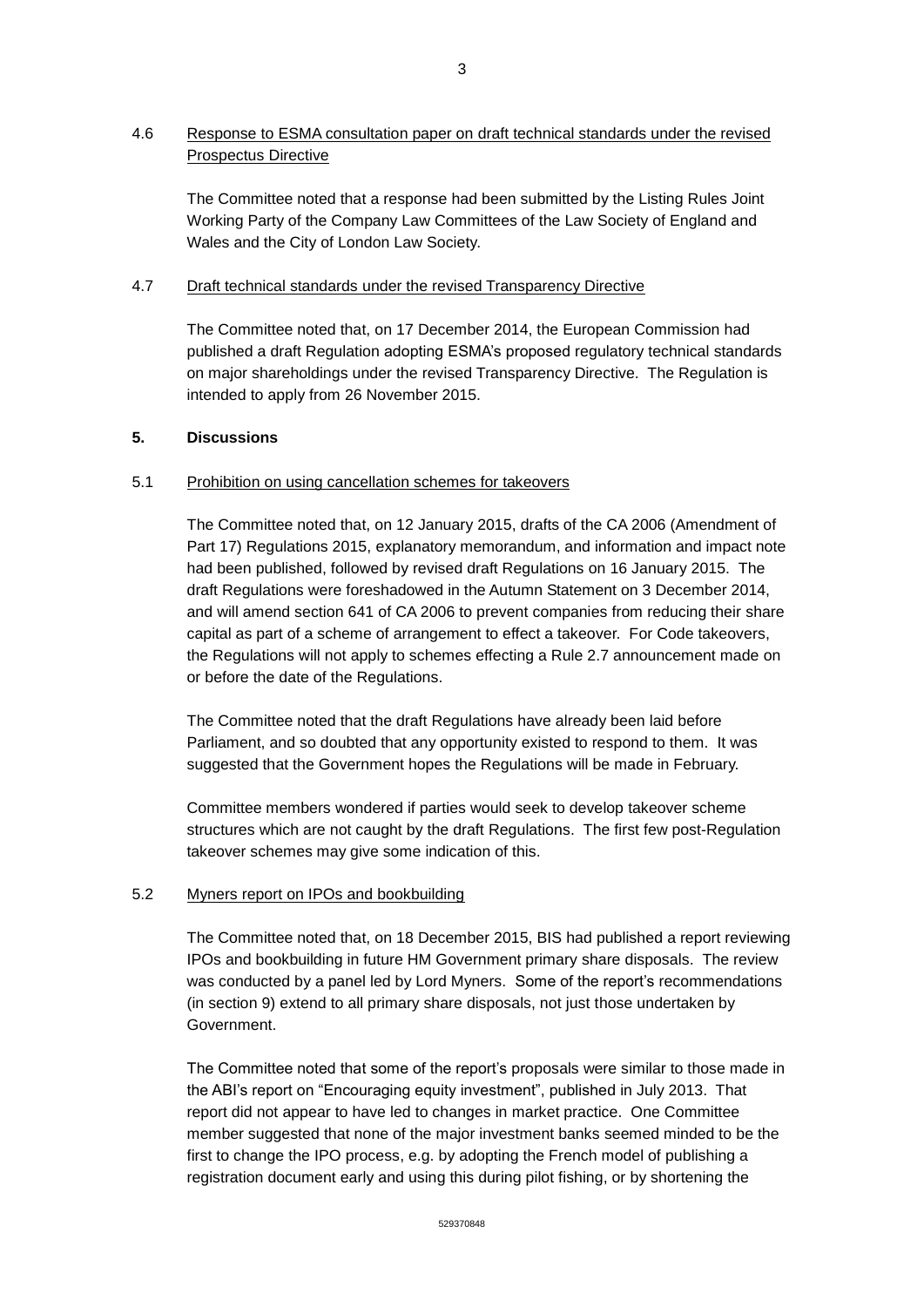blackout period for connected analysts' research. The FCA also did not appear to have a great appetite to amend its rules (COBS 12.2.12G) and guidance (UKLA/TN/604.1) to remove references to blackout periods. However, a future Government share disposal might be able to accelerate changes to the IPO process.

#### 5.3 Davis report and FCA response

The Committee noted that, on 10 December 2015, the FCA had published Simon Davis' report of his inquiry into the events of 27/28 March 2014 at the FCA, and the FCA's response. The report relates to the press briefing of information in the FCA's 2014/15 business plan in relation to historic products sold by insurance companies.

The Committee discussed the following recommendations which were included in the report:

• The final version of an FCA annual Business Plan should only be made available publicly to all market participants at the same time.

The Committee noted that this could restrict FCA pre-briefings of affected companies.

 The FCA should substantially improve its procedures relating to (amongst other matters) the identification of price-sensitive information

In its response, the FCA stated that it accepted all of the report's recommendations.

#### 5.4 Proposed amendment to SBEE Bill regarding takeovers

The Committee noted that, on 19 January 2015, a Grand Committee of the House of Lords considered (but did not adopt) amendment 60A to the SBEE Bill proposed by the Labour Party. This would have required disclosure of the offeree board's reasons for forming its opinion on the offer, including its views on the matters specified in section 172 of the CA 2006. The debate on the amendment is recorded in Hansard.

The Government's response during debate indicated that directors of UK target companies and bidders should comply with their duties at all times, including during takeovers. Those duties include their duty under section 172 of CA 2006. Accordingly a target board, when forming its opinion on a takeover offer as required by Rule 25.2 of the Takeover Code, would need to consider the matters listed in section 172.

The Committee doubted that the legal position was so clear-cut. Some members were sceptical that the target directors were subject to directors' duties when giving an opinion under Rule 25.2. Rule 25.2 requires the target directors to give their bona fide opinion on the offer, rather than to approve a specific corporate action to be undertaken by the target (which would be subject to directors' duties). The opinion need not even recommend that the offer be accepted or rejected. Such opinions are given in the context of the target financial adviser's advice under Rule 3.1, and accordingly tend to focus upon the financial aspects of the offer and the other matters set out in Rule 25.2(a), although Note 1 on Rule 25.2 recognises that wider factors may be taken into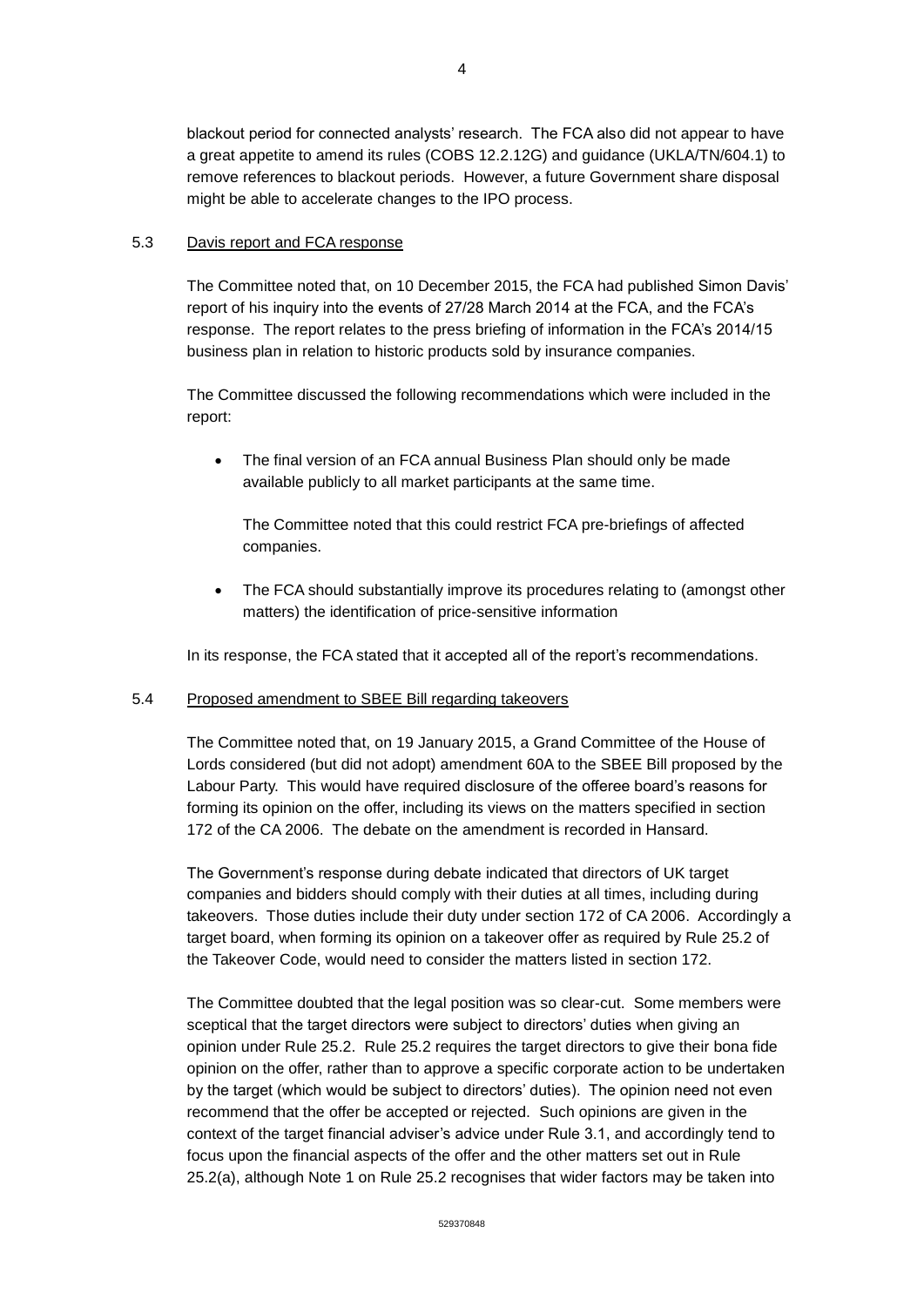account. If the target directors believe that the offer represents the best price that target shareholders are likely to obtain for their shares, then those Committee members believed the directors' opinion should say so.

The situation may be more complex for offers by way of a scheme of arrangement. For a scheme, target directors will need to consider whether to approve specific corporate actions, e.g. asking the court to convene a scheme meeting and pursuing the scheme approval process. A scheme circular (unlike an offer document) is also subject to LR 13.3.1R, which requires the inclusion of a board recommendation and all information necessary to allow target shareholders to make a properly informed decision.

## **6. Recent developments**

### 6.1 Company Law

The Committee noted that, on 27 November 2014, the Company, Limited Liability Partnership and Business Names (Sensitive Words and Expressions) Regulations 2014 and explanatory memorandum had been published. The Regulations come into force on 31 January 2015.

The Committee noted that, on 12 January 2015, the Company, Limited Liability Partnership and Business (Names and Trading Disclosures) Regulations 2015 and explanatory memorandum had been published. The draft Regulations come into force on 31 January 2015.

The Committee noted that, on 9 December 2014, the ICSA Registrars Group had published its proposed model for the full dematerialisation of UK transferable securities to comply with the CSD Regulation (No. 909/2014). Article 3(1) of the Regulation (effectively imposing compulsory dematerialisation for admitted or traded shares of EU issuers) will apply from 1 January 2023 for new securities and from 1 January 2025 for existing securities.

The paper on the proposed model makes it clear that the ICSA Registrars Group would like dematerialisation to commence before 2023 (partly to reduce costs). The proposed model would leave the register of members broadly as it is for certificated shareholders. However, instead of share certificates being issued, shareholders would be issued with a unique 16-digit reference number called a 'holder key'.

Lucy Fergusson and Vanessa Knapp reported that they had attended a meeting regarding the proposed model on 23 January 2015. Matters discussed included:

- What happens if the shareholder loses the 'holder key'?
- The proposed model does not cater for a variety of corporate actions which issuers may undertake. For example, if a certificated shareholder accepts a takeover offer, at present they must submit their share certificate with the acceptance form. This should stop the shareholder from entering into further dealings, e.g. agreeing to sell their shares to a third party or a counter-bidder.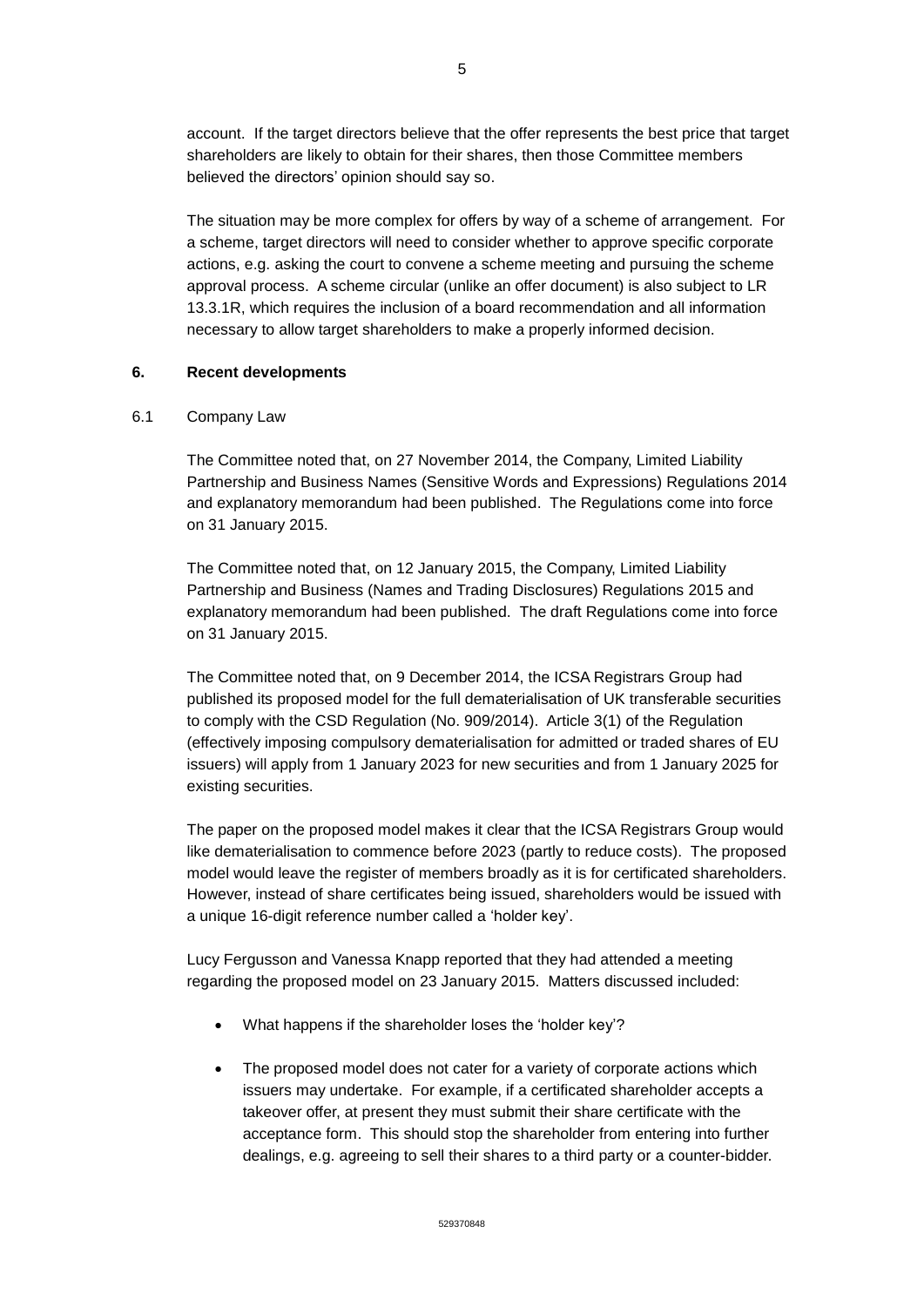However, the proposed model does not include a mechanism to 'lock down' a person's shareholding, and prevent further dealings.

 Security and cybercrime issues, e.g. the risk of unauthorised dealings if the 'holder key' is obtained by a thief or hacker.

Vanessa and Lucy are members of a working party with BIS on the implementation of the CSD Regulation. Additional members would be welcome. Kate Norgett expressed interest in joining the working party. If Committee members know of anyone at their firm who may be interested in joining, they should contact Vanessa or Lucy.

The Committee noted that, on 19 December 2014, the Bank Recovery and Resolution (No. 2) Order and explanatory memorandum had been laid before Parliament. These provisions came into force on 10 January 2015.

The Committee noted that, on 13 January 2015, drafts of the Companies Act 2006 (Amendment of Part 18) Regulations 2015 and explanatory memorandum had been published. The draft Regulations are intended to come into force on 6 April 2015.

#### 6.2 Corporate Governance

The Committee noted that, on 8 December 2014, the NAPF had published its Corporate Governance Policy and Voting Guidelines 2014-15.

The Committee noted that, on 7 January 2015, ISS had published its first standalone UK and Ireland Proxy Voting Guidelines. The guidelines are effective for meetings held on or after 1 February 2015.

The Committee noted that, on 15 January 2015, the FRC had published a report on compliance with the UK Corporate Governance Code and the Stewardship Code (and related matters) over the last 12 months. This indicates that the FRC intends to publish a discussion document on board succession planning in Spring 2015. The FRC also expressed concerns regarding the quality of investors' implementation of, and adherence to, the Stewardship Code. This will be an area of focus for the FRC in 2015.

#### 6.3 Reporting and Disclosure

The Committee noted that, on 25 November 2014, BIS had published draft industry guidance on the Reports on Payments to Governments Regulations 2014 (dated 5 November 2014) for consultation purposes. The deadline for responses was 17 December 2014.

The Committee noted that, on 8 December 2014, the final Reports on Payments to Governments Regulations 2014 and explanatory memorandum had been published. The Regulations apply to financial years beginning on or after 1 January 2015.

The Committee noted that, on 2 January 2015, the FCA had published policy statement PS15/1 on the partial implementation of the revised Transparency Directive. New DTR 4.3A applies to financial years beginning on or after 1 January 2015.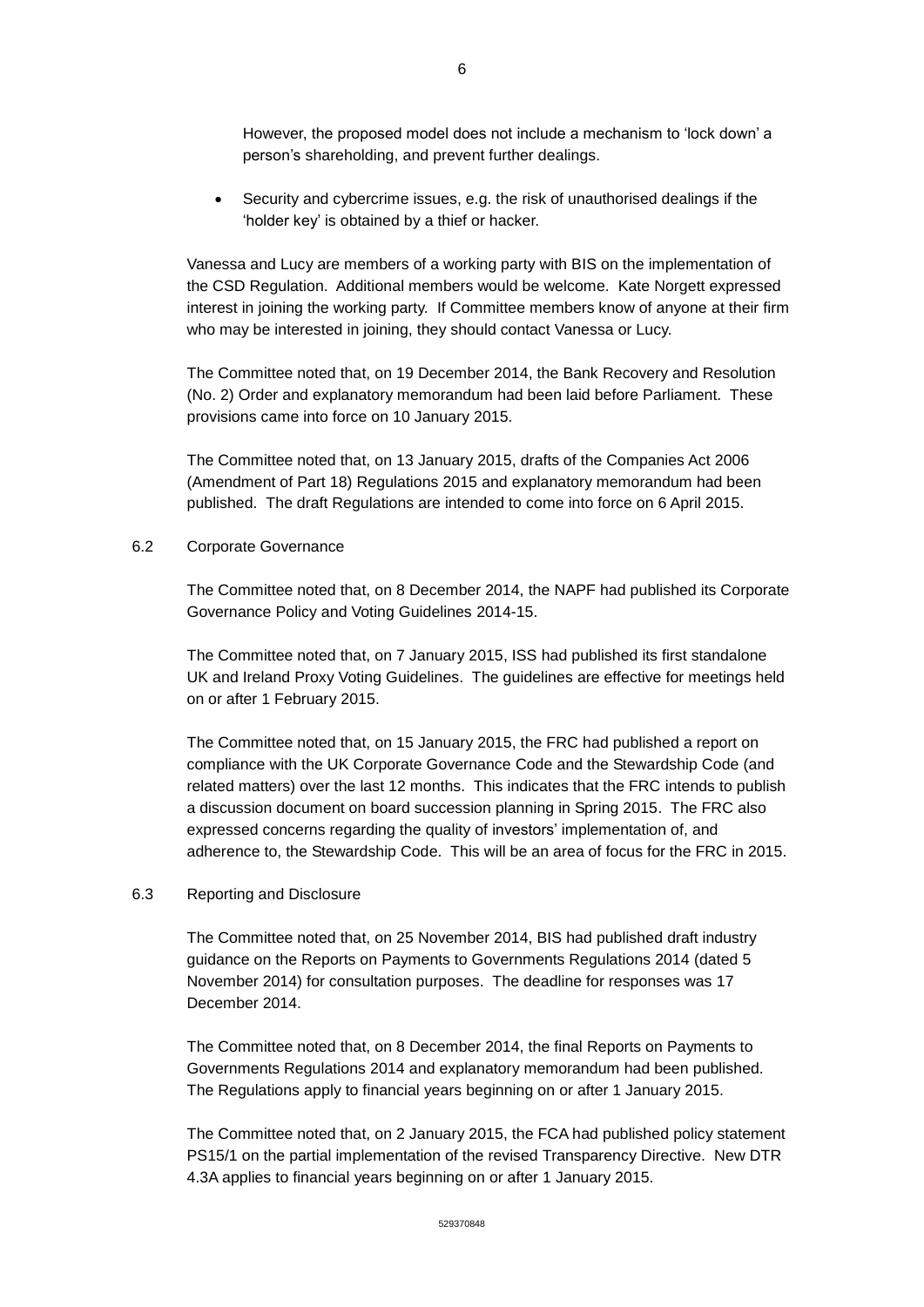The Committee noted that, on 27 November 2014, BIS had published a consultation paper and draft regulations proposing a new duty for large companies to report on their payment practices. The deadline for responses is 2 February 2015.

The Committee noted that, on 5 December 2014, the Guidelines Monitoring Group had published its seventh report reviewing the private equity industry's conformity with the Walker Guidelines.

The Committee noted that, on 8 December 2014, the FRC had published a press release stating that its Conduct Committee expects to see high quality disclosure regarding complex supplier arrangements in annual and interim reports and accounts. The Committee will include this as an area of focus when it reviews audits and accounts during 2015.

The Committee noted that, on 18 December 2014, the GC100 and Investor Group had published a statement relating to its directors' remuneration reporting guidance published in 2013.

#### 6.4 Contract law

The Committee noted that, on 6 December 2014, BIS had published a consultation paper on the proposal to nullify contractual terms imposing conditions or restrictions on the assignment of certain receivables. BIS also published a draft of the Business Contract Terms (Restrictions on Assignment of Receivables) Regulations 2015. The deadline for responses is 11 February 2015.

BIS seems strongly inclined to proceed with this proposal, and has pointed to other jurisdictions where such contractual terms have been nullified (e.g. the United States). One point of possible concern to the Committee is that, in the consultation paper, BIS proposes to make no special provision with respect to set-off. Set-off is made difficult by the introduction of a third party who is assigned a right to payment, and BIS' proposal is intended to facilitate such assignments.

The Chairman will review these consultation materials and consider whether a working group should be formed to prepare a response.

#### 6.5 Public M&A

The Committee noted that, on 2 January 2015, the Takeover Panel had published Panel Statement 2015/1.

The Committee noted that, on 5 January 2015, the Code Committee of the Takeover Panel had published Panel Statement 2015/2 and Instrument 2015/1. The instrument came into effect on 10 January 2015.

#### 6.6 FSMA

The Committee noted that, on 15 December 2014, the Payments to Governments and Miscellaneous Provisions Regulations 2014 and explanatory memorandum had been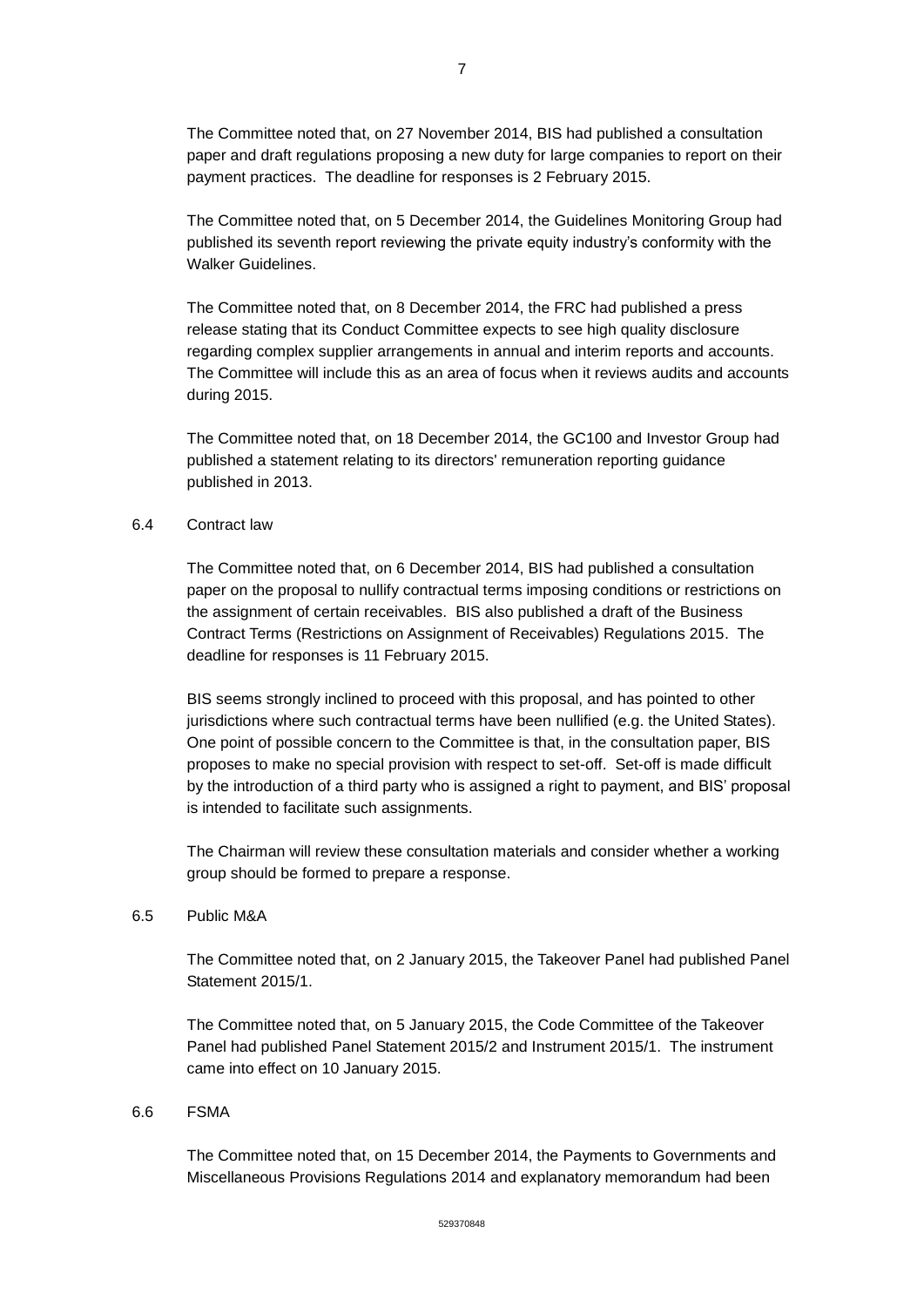# 6.7 UKLA

The Committee noted that, on 27 November 2014, the FCA had published Primary Market Bulletin No. 9.

This had launched a consultation on three amended Technical Notes. The deadline for responses was 12 January 2015. The Committee noted that a response had been submitted by the Listing Rules Joint Working Party of the Company Law Committees of the Law Society of England and Wales and the City of London Law Society.

The Committee noted that, on 6 January 2015, the FCA had published a final notice imposing a fine of £231,000 on Execution Noble & Company Limited for breaching LR 8.3.5R(1) and 8.7.8R(1)(a).

The Committee noted that, on 20 January 2015, the FCA had published a final notice imposing a fine of £539,800 on Reckitt Benckiser Group Plc (**RB**) for breaches of LR 9.2.8R, LR 7 and DTR 3.

The Committee noted the following points in relation to this final notice:

• The breaches of the Model Code and DTR 3 identified by the FCA focussed upon dealings by two PDMRs:

- A third party custodian used shares held from time to time in PDMR A's brokerage account as security for a credit facility, initially without PDMR A's knowledge. PDMR A was unaware that this constituted a dealing under the Model Code, and the initial grant of security appeared to have occurred prior to the FSA's statement on 9 January 2009 that granting security over shares was covered by DTR 3. When RB was informed of this issue in September 2012, it promptly notified the FCA.

- RB then checked the shareholdings of all PDMRs, and identified a disposal by PDMR B which it had not been informed of. PDMR B believed that he had sought Model Code clearance orally and that this was granted orally or by email. However, RB had no record of Model Code clearance being obtained or DTR 3 notification being given. The FCA noted that it was possible that PDMR B had failed to seek clearance or to notify RB.

 While the FCA accepted that RB had certain policies and procedures in place (e.g. a share dealing policy), the FCA considered these were insufficient to satisfy the Listing Principles obligation to maintain adequate procedures, systems and controls. In reaching this conclusion, it seemed the FCA may have placed considerable weight upon the fact that specific breaches of the Model Code and DTR 3 had been identified (regarding PDMR A and PDMR B).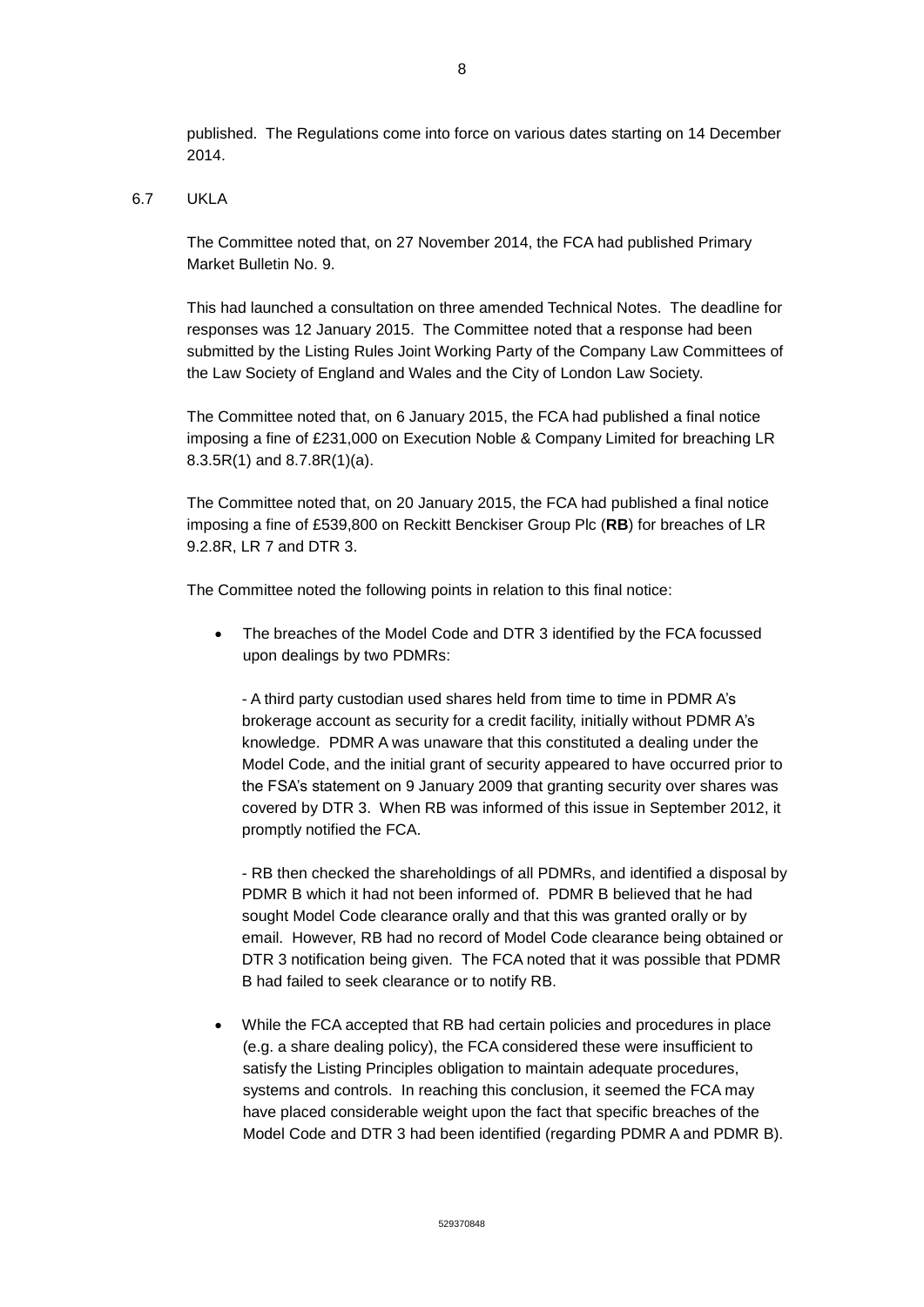In the case of PDMR B, the fact that PDMRs sometimes sought Model Code clearance orally appeared to have counted against RB, as this raised doubts as to whether its written records were complete. The situation would have been clearer if clearance requests and grants were invariably in writing.

The Committee noted the importance of reviewing and testing policies and procedures to ensure that they remain compliant. In addition, if an issuer adopts requirements under LR 9.2.9G which go beyond the Model Code, then it appears that a failure to comply with those requirements may well constitute a breach of the Listing Principles.

The Committee also noted the large size of the fine levied upon RB, and the FCA's increasing reliance upon the Listing Principles and Premium Listing Principles when taking enforcement action. This is a very difficult area for issuers, as the Principles are drafted in general terms but a breach has potentially very serious consequences.

A Committee member raised an aspect of the *Hannam v FCA* case regarding the definition of inside information. The Tribunal held that the test of whether an event is "reasonably expected to occur" is whether there is a "realistic prospect" of it occurring. It seems that some brokers have taken the view that the "realistic prospect" test will only be satisfied if there is at least a 5 per cent. chance of the event occurring. This approach struck the Committee member as misconceived and overly simplistic.

The Committee agreed that the Tribunal's judgment in *Hannam* provides no support for a percentage-based approach to the "realistic prospect" test.**<sup>1</sup>**

#### 6.8 Accounting

The Committee noted that, on 17 December 2014, BIS had published a discussion paper on auditor regulation. The deadline for responses is 19 February 2015.

The Chairman will review this consultation paper and consider whether a working group should be formed to prepare a response.

The Committee noted that, on 18 December 2014, the FRC had published a consultation paper on auditing and ethical standards, in light of the proposed implementation of Directive 2014/56/EU amending the Statutory Audit Directive and the application of Regulation (EU) No. 537/2014 regarding the statutory audit of public interest entities. The deadline for responses is 20 March 2015.

The Committee noted that, on 15 December 2014, the FRC had published for comment a financial reporting exposure draft (FRED 57) proposing amendments to FRS 101 (Reduced Disclosure Framework). The deadline for responses is 20 March 2015.

**<sup>1</sup>** Paragraph 76 of the judgment states: "there can be a realistic prospect of circumstances coming into existence or of an event occurring without it being more likely than not that they will do so. We do not, in any case, find it of help to attempt to approach the question on the basis of assessing percentage chances" (emphasis added).